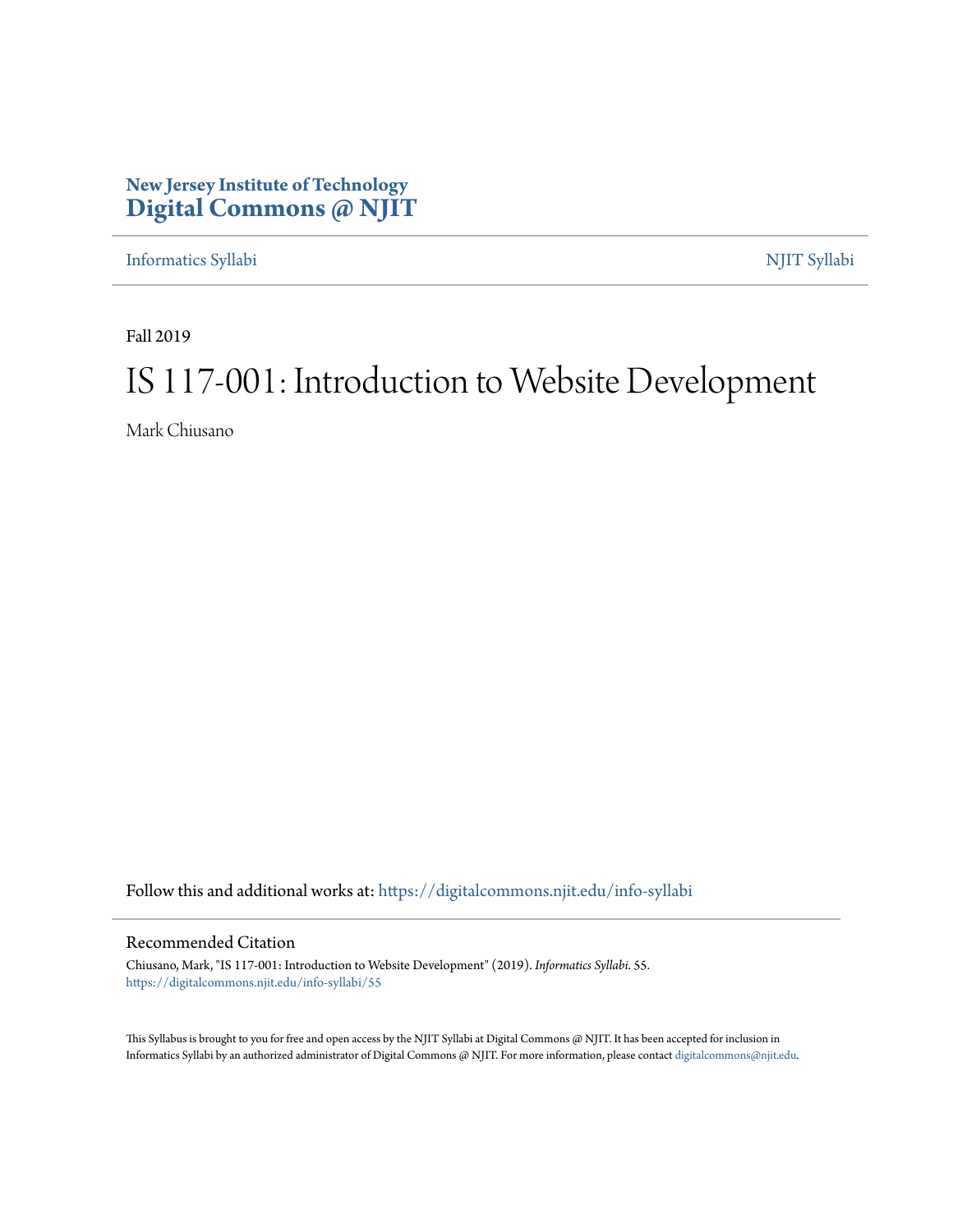#### **Credits: 3**

#### **Introduction to Website Development**

Course Number:

**IS117 001** Class Session: PC Mall 36 **Contact Hours: 3 Face-to-Face**

Instructor**: Mr. Mark Chiusano**

Prerequisites/Required Background**: None**

#### *Fridayss, 8:30 AM - 11:20 AM*

Course Website: canvas.njit.edu

Catalog Information: [http://catalog.njit.edu/undergraduate/computing](http://catalog.njit.edu/undergraduate/computing-sciences/information-systems/#coursestext)[sciences/information-systems/#coursestext](http://catalog.njit.edu/undergraduate/computing-sciences/information-systems/#coursestext) (Links to an external site.)

**Faculty Information Mark Chiusano** Office: --Office Hours:

Telephone: **Please Email**

(By Appointment Only) Email: mark.s.chiusano@njit.edu

**Notes and Articles: in Canvas**

Include Course in Subject: IS117-001

#### **Course Materials**

Murach HTML5/CSS3 4th edition by Anne Boehm and Zak Ruvalcaba

Publisher: Mike Murach and Associates, Inc., 2018 ISBN: 978-1-943872-26-8

Where Wizards Stay up Late: The Origins of the Internet

By Hafner, Katie and Lyon, Matthew

Publisher: Simon & Schuster International, 2006.

ISBN-13: 978-0684832678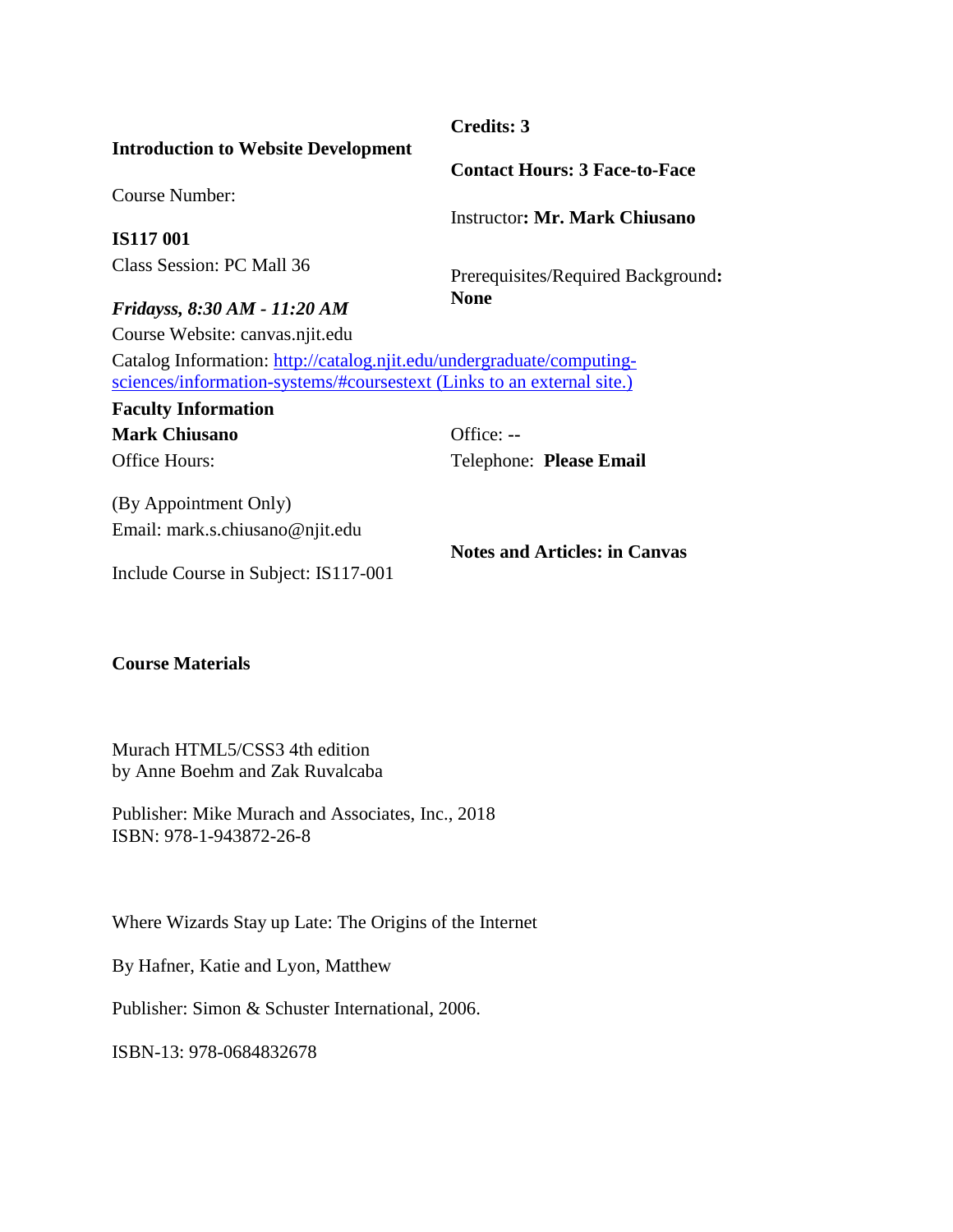#### **Other supplemental materials:**

#### **Code Academy**

Code Academy is the best available tool for teaching HTML, CSS, and JavaScript. In this course you are required to complete two code-academy course, HTML and CSS. Upon completion of the courses, the link to the student's profile is submitted to Canvas. The user profile displays badges for completing sections of each course. Students receive credit towards their final grade based on the percent completed

#### **Required Courses:**

- 1. <https://www.codecademy.com/learn/learn-html> (Links to an external site.)
- 2. <https://www.codecademy.com/learn/learn-css> (Links to an external site.)

#### **Specific course information**

#### 1. **Brief description of the content of the course (Catalog Description)**

This course discusses the concepts and skills required to plan, design and build websites. It will be taught in a lab to ensure hands-on experience with each of these tasks. The course begins with an overview of web technologies. Students learn to plan websites, which includes determining the business and end-user requirements for the site. Design includes learning to develop "mockups" of how the site will look and how people will use it. The major tools for building websites will be industry standard HTML and XHTML to describe web page content, and Cascading Style Sheets (CSS) for flexibly formatting the content. Using entire site, as well as "future-proofs" a website, allowing it to be viewed on every major web browser (such as Firefox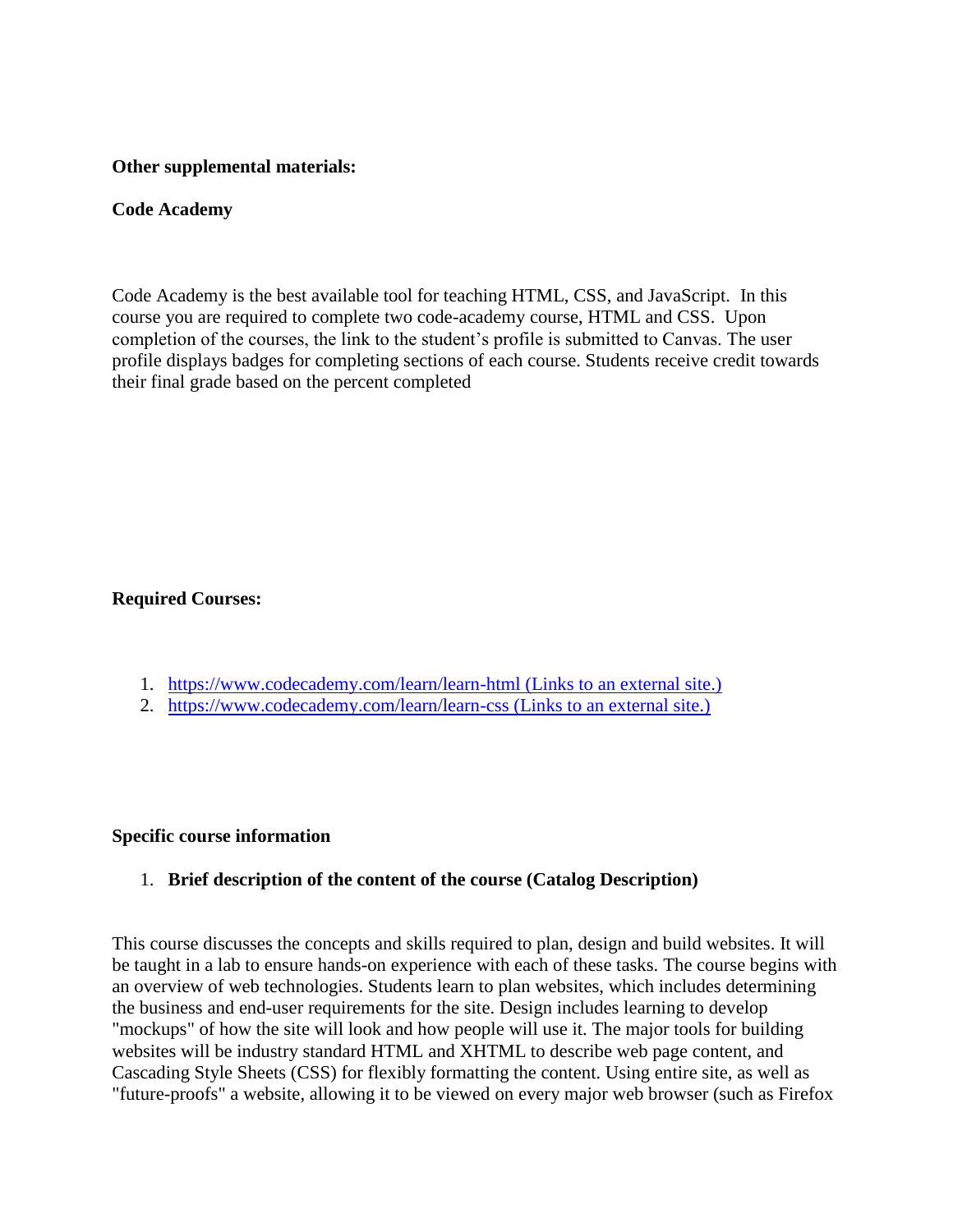or Chrome) and easily adapt to changes in future browser technology. The course features substantial hands-on projects comprising websites of several interlinked pages and images, enabling students to thoroughly learn the course's important concepts and skills.

- 1. **Prerequisites or co-requisites:** None
- 1. **Is this course a required, elective, or selected elective course in the program:**  *required*

#### **Specific goals for the course**

- 1. Students will be able to create a visual design mockup for a multi-page website that demonstrates visual design concepts. (P3)
- 2. Students will be able to develop a multi-page website using HTML, CSS, and JavaScript with proper composition, typography, and color (P4)
- 3. Students will be able to explain how a cookie is used to track Internet users as they go from site to site as well as ethical concerns over the use of cookies. (A14)

#### **Learning outcomes versus course goals.**

#### **Student Outcomes Addressed by**

(a) An ability to apply knowledge from computing, mathematics, statistics, and management to effective Information Systems practice.

(b) Have demonstrated the capability to analyze problems and systems, and identify/define/design apropos computing/IS/IT solutions, tools and methodologies. a

(c) Have achieved and demonstrated a working knowledge of the SDLC (Software Development Life Cycle) which  $a,b$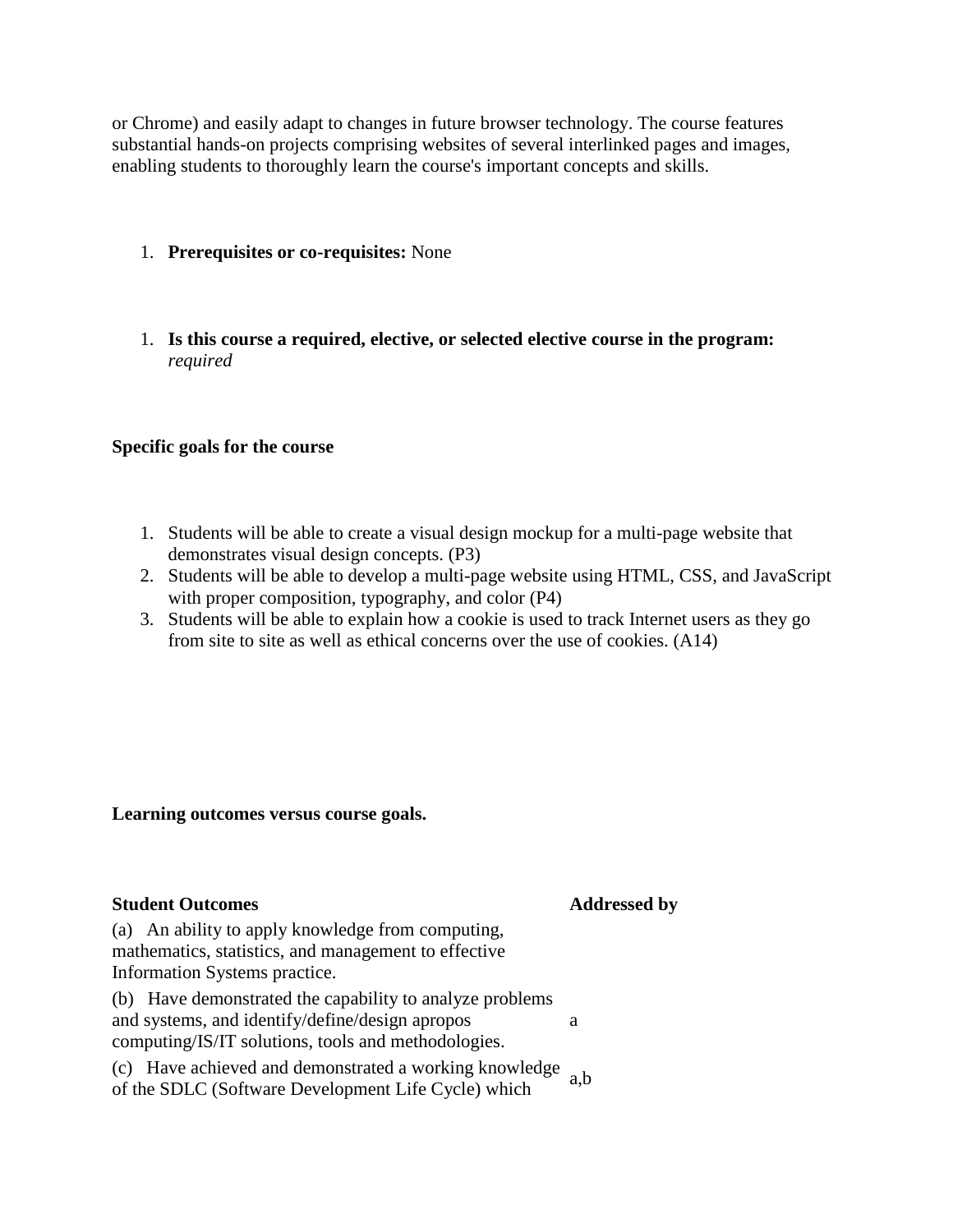includes requirements analysis, systems design, implementation, testing, deployment, maintenance, and evaluation, and applied it to Information Systems projects that solve problems where computing solutions are appropriate.

(d) An ability to function effectively on teams in order to accomplish a desired goal.

(e) An understanding of the ethical, societal and professional responsibilities of the Information Systems professional. c

(f) An ability to communicate effectively in both oral and written modes.

(g) An ability to identify and analyze the bi-directional impact of socio-technical problems and computing on individuals, organizations and society, including ethical, legal, security and policy issues.

(h) An ability to invoke current techniques, skills, tools and methodologies necessary to becoming an effective Information Systems professional*.* a,b

(i) An understanding of the need to engage in continuing professional development, and to understand the purpose of research in the Information Systems and Computing fields, and how this benefits current practice.

(j) (BSBIS) An understanding of processes that support the delivery and management of information systems within a business/managerial/organizational environment.

**OR** (BAIS) An understanding of processes that support the delivery and management of information systems to either a business/managerial/organizational environment, or a publishing/media/communications environment*.*

(k) None of the above

#### **Topics Covered**

- 1. Students will understand the history behind the development of the Internet.
- 2. Students will be able to create a multi-page website using HTML, CSS and Javascript.

c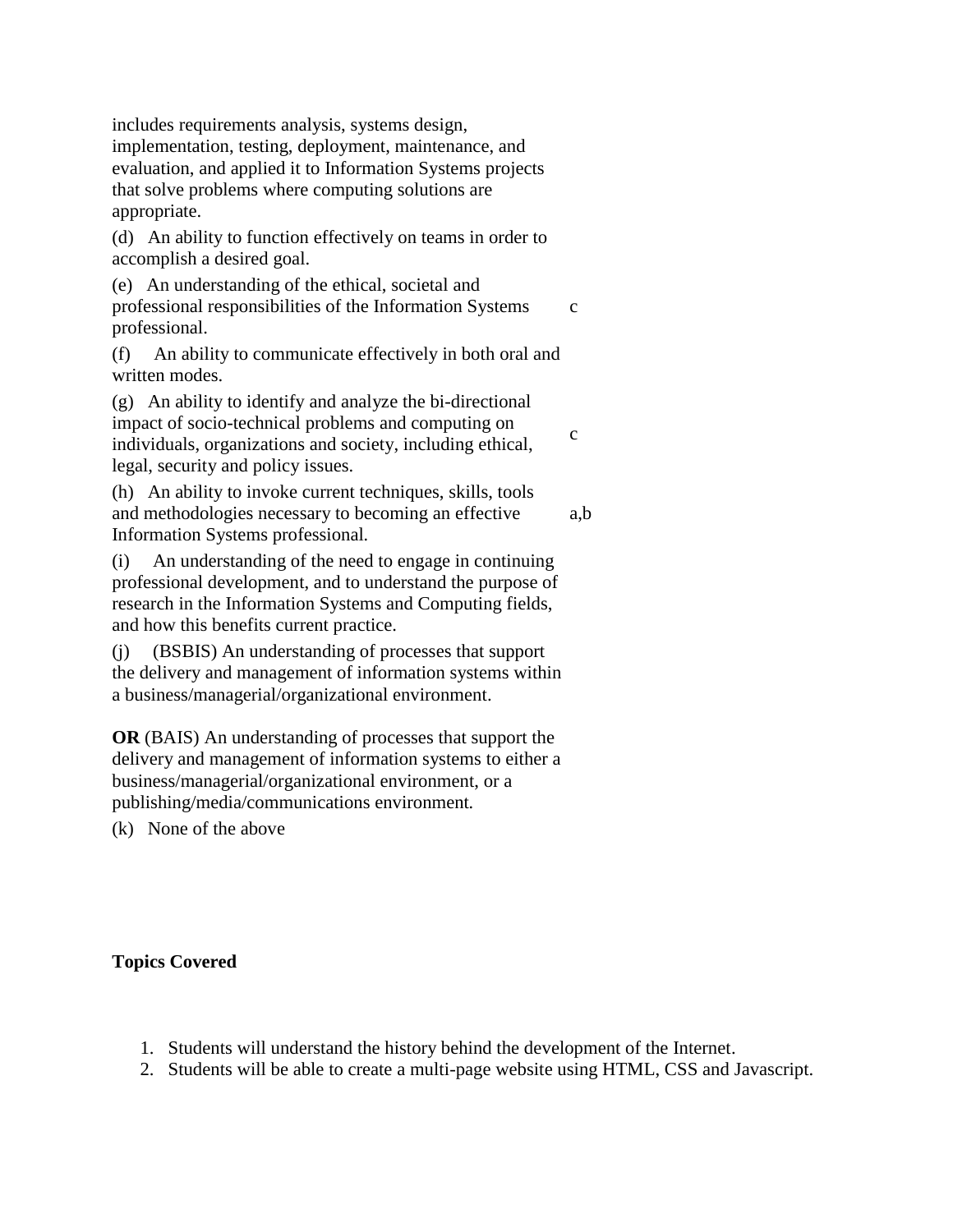- 3. Students will be able to create a website using a structured process that consists of defining requirements, creating a mockup, and coding the final website using the visual design components of Typography, Color, and Composition.
- 4. Students will be able to select the most appropriate image file format for use online
- 5. Students will be able to use Linux commands to manage files and folders on a web server
- 6. Students will be able to use SFTP/FTP to upload and download files to a web server
- 7. Students will be able to demonstrate website usability concepts by designing a navigation menu for a website.
- 8. Students will be able to demonstrate information architecture principles by designing a website home page.
- 9. Students will be able to define basic terminology used by web page analytics tools such as Google Analytics
- 10. Students will be able to explain the architecture behind the processing of how web pages are accessed and transmitted across the Internet

#### **Grading**

#### **Grading Category Weights**

|                    | <b>Grading Scale</b> |              |
|--------------------|----------------------|--------------|
| Project(s): $25%$  |                      |              |
|                    | $A: 90 - 100$        |              |
| Mid-Term Exam: 25% |                      | $C: 70 - 75$ |
|                    | $B+: 86-89$          |              |
| Final Exam: 25%    |                      | $D: 60 - 69$ |
|                    | $B: 80 - 85$         |              |
| Homework: 15%      |                      | $F: 0 - 59$  |
|                    | $C_{+}$ : 76-79      |              |
|                    |                      |              |

Work Participation: 10%

Incompletes are only given for extenuating and documented medical, or personal issues.

#### **Project Rubric**

The project is broken up into four separate parts totaling 25% of your final grade. Each of the four parts is graded on a scale of 0-100. The first three parts are worth 5% of your total grade. The final part is worth 10% of your grade. Make sure you complete and submit all parts on time.

#### **Homework Rubric**

You are expected to complete all of your homework assignments. The following grades will be given for each homework assignment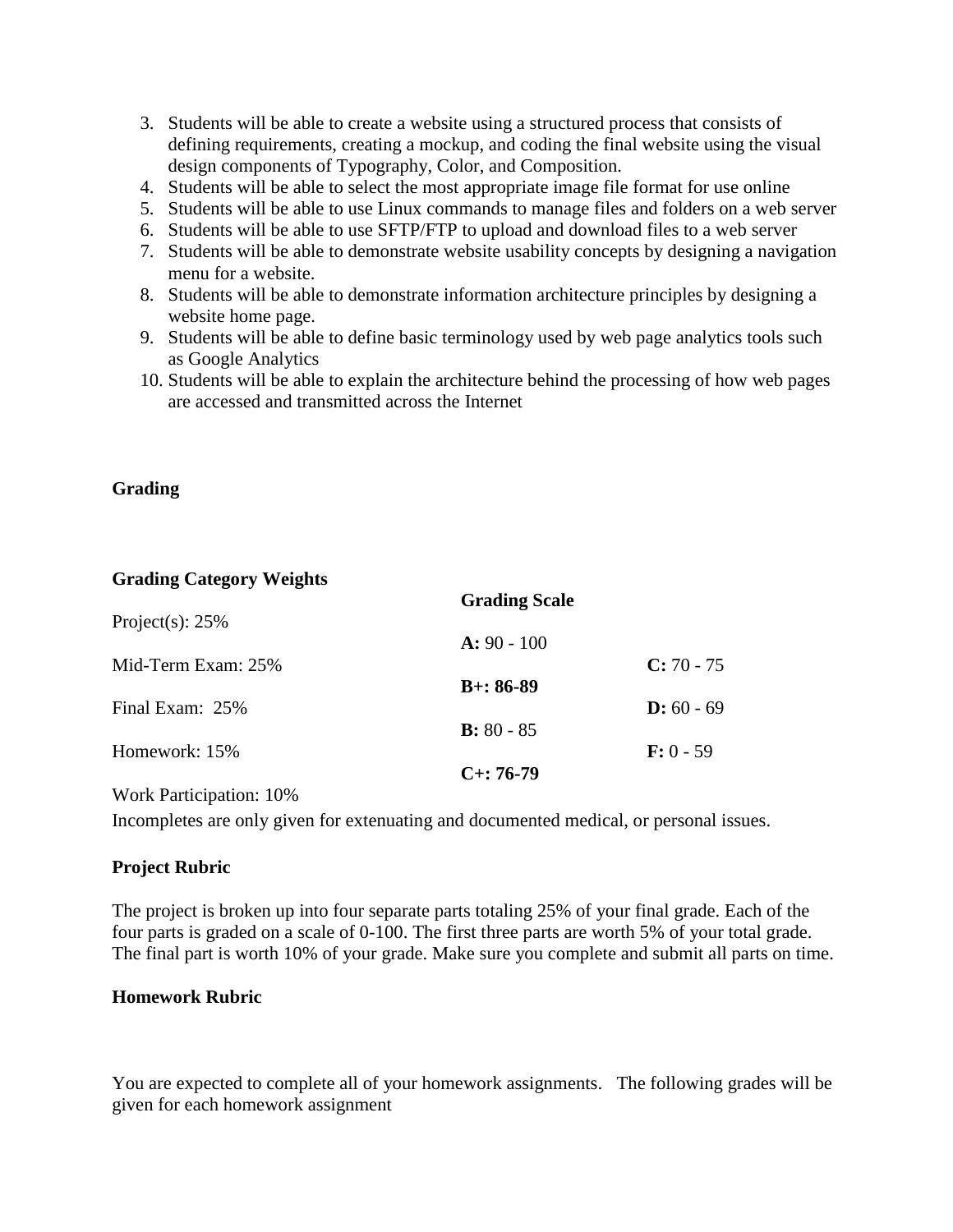**3 – Above Average Performance –** Thoughtful Visual Design and/or Technically Advanced. All requirements are met.

#### **2 – Average Performance –** Demonstrates all major requirements

**1 – Below Average Performance –** Submitted with obvious technical and/or visual deficiencies

 **Non-passing Performance** – Assignment submitted but did not meet minimum requirements

**Blank in Canvas –** no submission. No assignment credit. Work participation grade is also lowered.

#### **Work Participation and Attendance**

Attendance will be taken for each class meeting and is important for you to gain the most from this course. This course is offered face to face in order for you to gain the most understanding of the material and to be able to ask questions in real-time. Attendance will be used to determine the higher or lower of two grades when you are between grade cutoffs such as above 85 but not fully 86. The more classes you attend, the better chance you have of gaining the higher grade.

Work Participation is worth 10% of your final grade. Many people, including the course instructor, worked for a long time as a consultant that was home-based. Customers only knew me from the work I handed to them on time. My customers did not accept excuses for late work. In order to better prepare you for the many work places which work on a results basis with flexible hours and attendance policies, I put the weight of this grade into your results, not just sitting in a seat. That said, if you have a life situation that needs to be taken into account for your performance, please see me. Medical excuses must go through the Dean of Students office.

Any missing homework assignments, A01-A15, go against your work participation grade. Missed homework assignments not only get a zero for the assignment but also a lowering of your work participation grade. This is how I calculate your participation grade:

#### *(Number of assignments attempted / Number of total assignments \* 10)*

With this formula, the proportion of the work you attempt is considered your participation. Do not miss assignments. They must be on time or no credit is given.

#### **Late Project Policy**

All projects and assignments must be turned in on time, or no credit is given.

#### **Extra Credit Policy**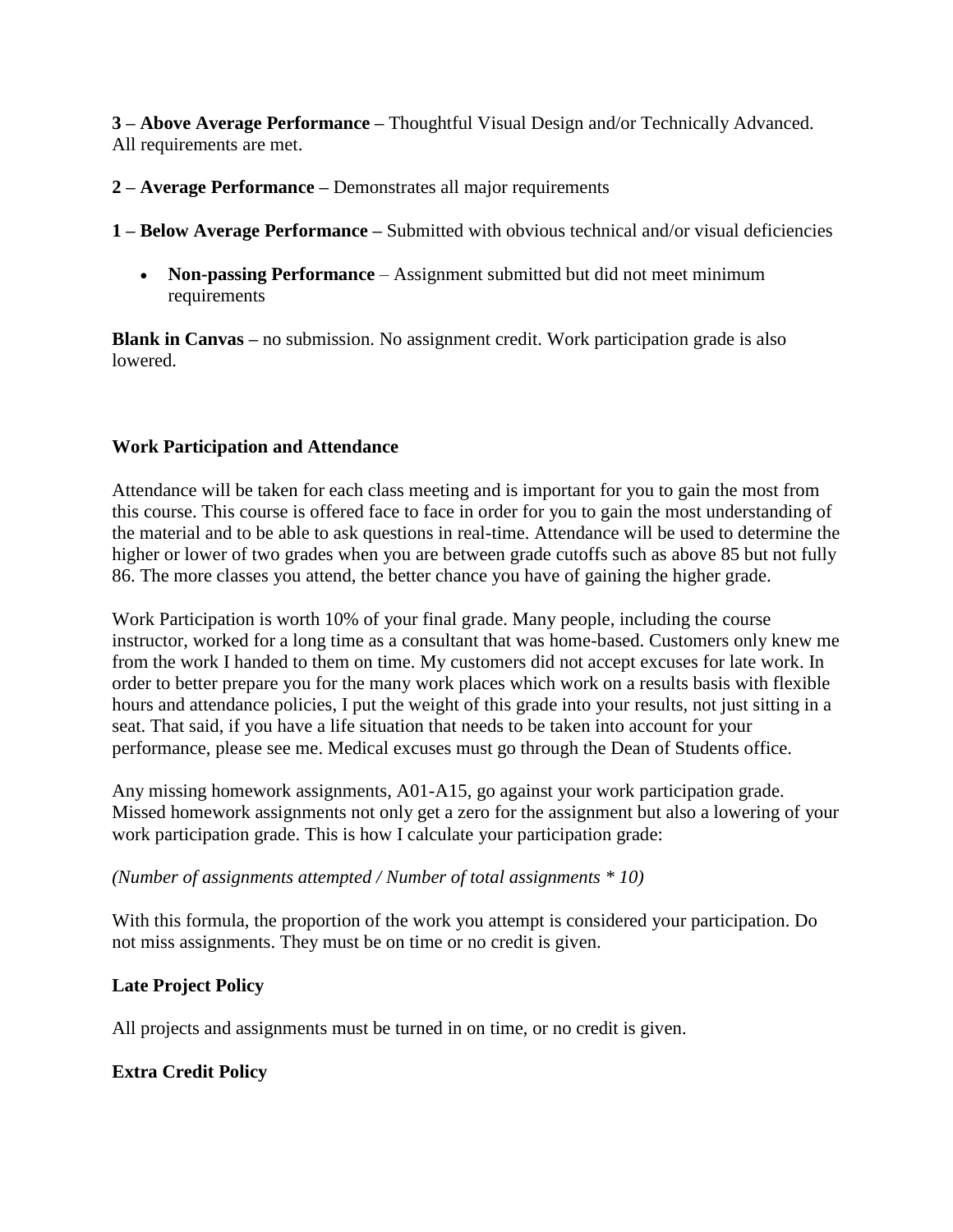There is no extra credit assignments given. You do the assigned work at the time it is given and submit it on time for a grade.

#### **Make Up Policy**

There are no make ups for missed assignments or exams. The grade is entered as Zero.

#### **Absence Policy**

You are expected to attend every class if you will not attend a class you should notify me that you will not be attending. **MISSING 5 OR MORE CLASSES WILL LOWER YOUR FINAL GRADE BY ONE LETTER GRADE. YOU MUST SIGN YOURSELF IN ON THE ATTENDANCE SHEET TO BE COUNTED. IT IS YOUR RESPONSIBILITY TO MAKE SURE YOU ARE SIGNED IN. SIGNING SOMEONE ELSE IN IS COUNTED AS CHEATING. SEE ACADEMIC INTEGRITY POLICY FOR PENALTY.**

Medical Excuses need to be reported to the Dean of Students and they will decide if it is to be excused or not.

#### **Academic Integrity Policy**

*Academic Integrity is the cornerstone of higher education and is central to the ideals of this course and the university. Cheating is strictly prohibited and devalues the degree that you are working on. As a member of the NJIT community, it is your responsibility to protect your educational investment by knowing and following the academic code of integrity policy that is found at:<http://www5.njit.edu/policies/sites/policies/files/academic-integrity-code.pdf> (Links to [an external site.\).](http://www5.njit.edu/policies/sites/policies/files/academic-integrity-code.pdf)* 

*Please note that it is my professional obligation and responsibility to report any academic misconduct to the Dean of Students Office. Any student found in violation of the code by cheating, plagiarizing or using any online software inappropriately will result in disciplinary action. This may include a failing grade of F, and/or suspension or dismissal from the university. If you have any questions about the code of Academic Integrity, please contact the Dean of Students Office at [dos@njit.edu](mailto:dos@njit.edu)*

My expectation is that each person will complete original work for this course and will not copy from fellow students or tutorials online. It is OK to refer to tutorials online; however, you will be considered in violation of the NJIT honor code by submitting work found online. Any violations of the honor code will be referred to the Dean of Students for investigation and possible disciplinary action.

Every assignment/project is a 'home-mini-exam.' The NJIT Honor Code will be strictly upheld. Students found cheating/collaborating/plagiarizing will be immediately referred to the Dean of Students and the NJIT Committee on Professional Conduct and subject to possible Disciplinary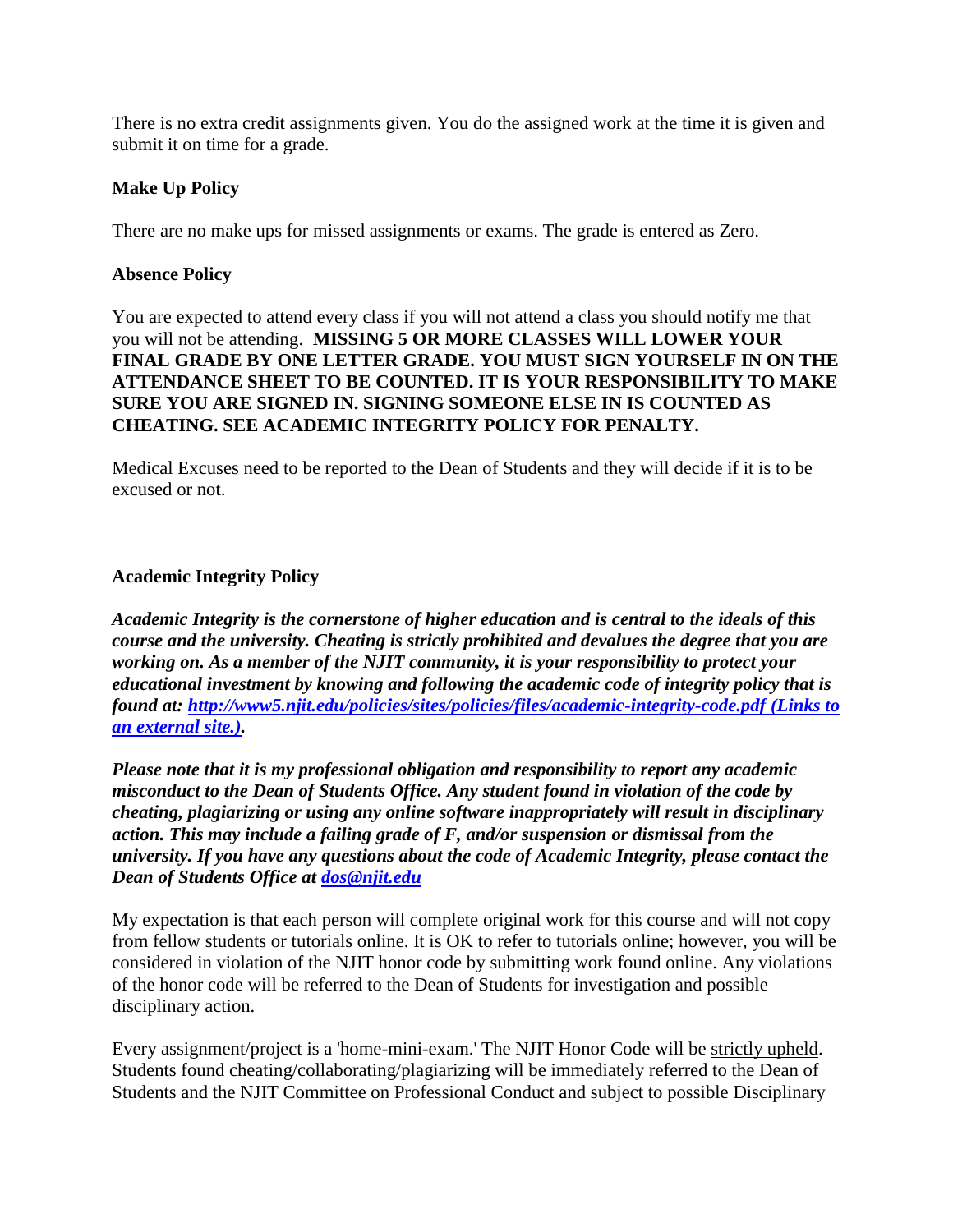Probation, a permanent marking on the record, possible dismissal and a grade of 'F' in the course. All submitted assignments are carefully checked for similarities, and plagiarism and guilty students will be identified and referred to the Dean of Students for disciplinary action.

Use of file sharing sites such are CourseHero.com is strictly forbidden. Students either posting or using these sites will be referred to the Dean of Students for disciplinary action and/or copyright infringement prosecution.

**This is your only warning.** Cheating is not worth it - you may not only fail this course, but also be suspended or expelled from NJIT. THE INSTRUCTOR RESERVES THE RIGHT TO REQUIRE REMOTE EXAM PROCTORING SOFTWARE SUCH AS RESPONDUS.

For more information about the NJIT honor code, you should refer to this document:

[http://www.njit.edu/doss/code-student-conduct-article-11-university-policy-academic](http://www.njit.edu/doss/code-student-conduct-article-11-university-policy-academic-integrity/)integrity/ [\(Links to an external site.\)](http://www.njit.edu/doss/code-student-conduct-article-11-university-policy-academic-integrity/)

#### **Class Communication Space/Learning Management System**

We will be using Canvas, an open source Learning Management System at NJIT, for the posting of projects and class resources and other class announcements are postings. Students having questions on projects, etc., may contact Mark Chiusano directly at chiusan[o@njit.edu](mailto:ahh2@njit.edu) or, if the answer would benefit the class, post the question in the appropriate forum within Canvas. Students are obligated to log into Canvas on a near-daily basis, and to keep current. DO NOT use the Canvas Message feature. It does not give your name or class section. I cannot respond to these messages. Email me instead.

**Calendar:**

**Week Lecture/ Homework** 1 **1. History of the Internet**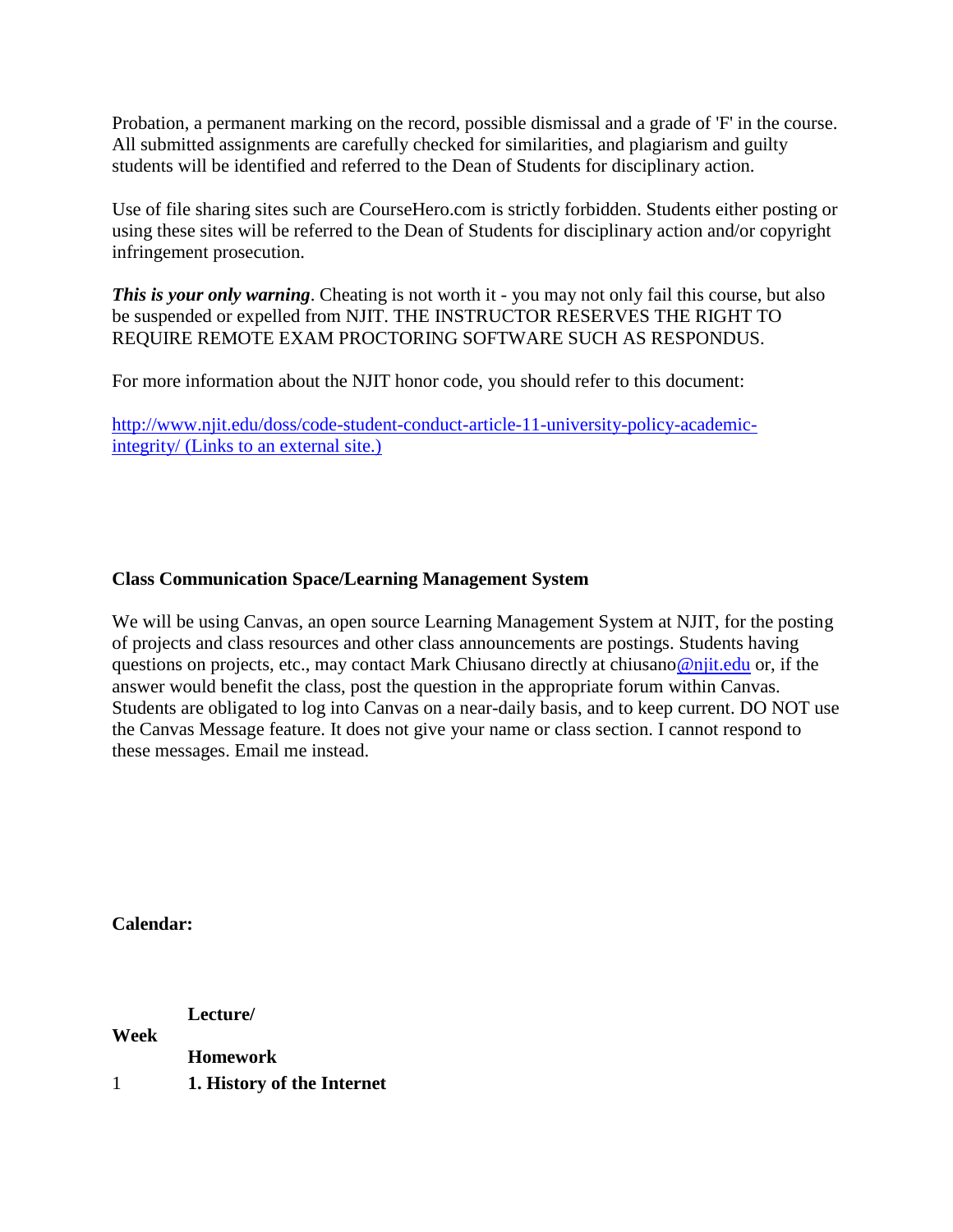#### **Lecture/**

**Week**

**Homework**

A01. Create an account on Code Academy A02. History of the Internet - Timeline [\(Links to an external site.\)](http://njit2.mrooms.net/mod/assign/view.php?id=499575) P1. Project - 1st Step P2. Project - 2nd Step P3. Project - 3rd Step P4. Project  $-4$ <sup>th</sup> Step 2 **2. How the Internet Works** A03. A03. Create a Github Account with Git/Webstorm/Github/Tutorial. Define Terms A04. Complete the Code Academy course 3 **3. Gentle intro to HTML and CSS - Murach Chpt 1** A05. Getting your feet wet - HW assignment CH1 4 **4. Linux and Basic HTML & CSS - Murach Chpt 2** A06. Edit your first web page A07. How to code, test, and validate a web page 5 **5.Website design guidelines, methods, and procedures – Murach Chpt 17** 6 **6. How to use HTML to structure a web page - Murach Chpt 3** A08. Chapter - 3 - HW Assignment - Main

- A09. Create an HTML page for a speaker
- 7 **7.How to use CSS to format the elements of a web page - Murach Chpt 4** A10. Unit 7 - HW Assignment

| 8 | 8. How to use the CSS box model for spacing, borders, and backgrounds -<br><b>Murach Chpt 5</b>   |  |  |  |  |
|---|---------------------------------------------------------------------------------------------------|--|--|--|--|
|   | A11. Applying techniques learned using the CSS box model for spacing, borders,<br>and backgrounds |  |  |  |  |
|   | Mid Term                                                                                          |  |  |  |  |
| 9 | 9. How to use CSS for page layout - Murach Chpt 6                                                 |  |  |  |  |

A12. How to use CSS for page layout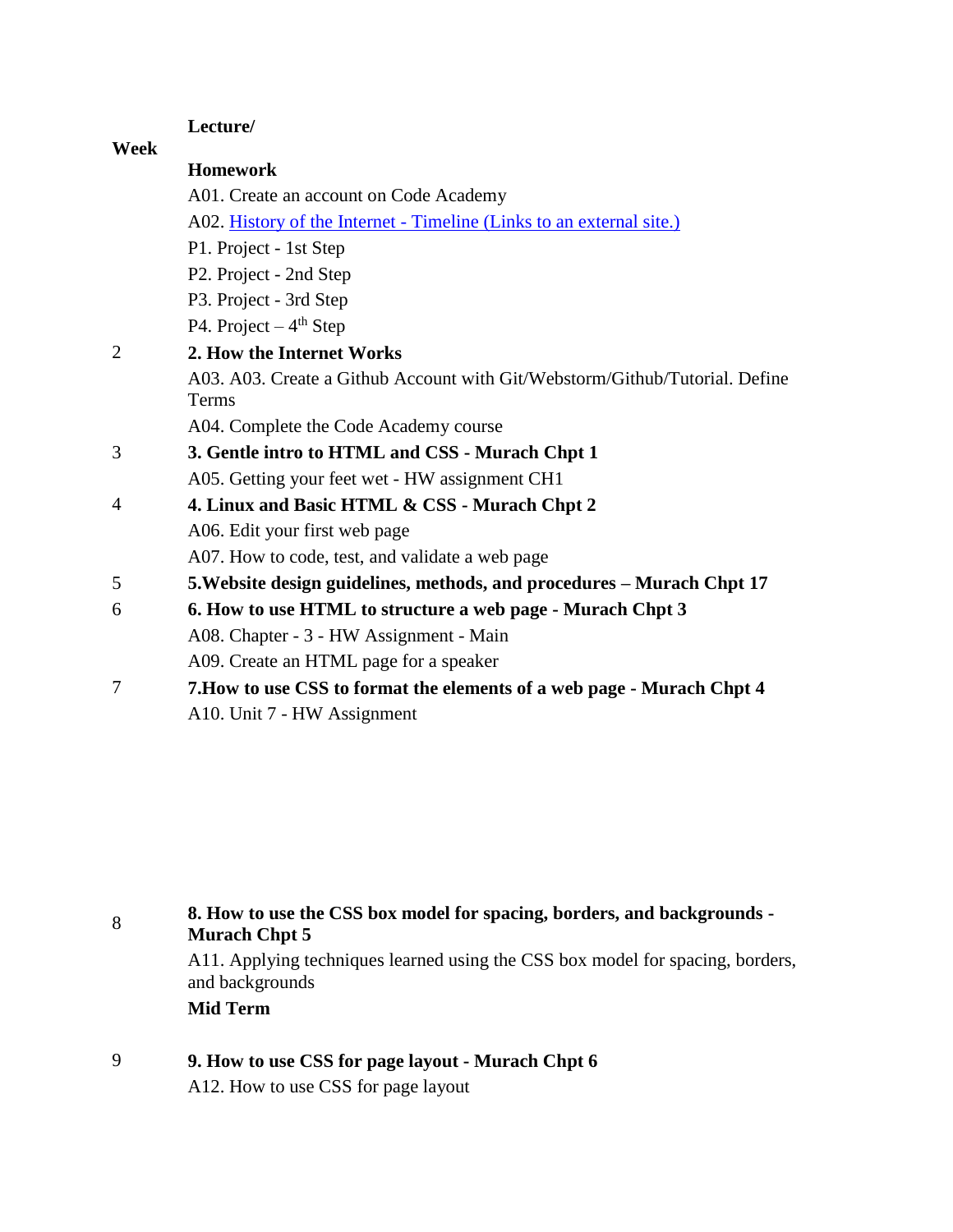|      | Lecture/                                                          |
|------|-------------------------------------------------------------------|
| Week |                                                                   |
|      | <b>Homework</b>                                                   |
| 10   | 10. How to work with lists and links - Murach Chpt 7              |
|      | A13. Unit 10 – Chapter 7 Murach - HW                              |
| 11   | 11. Responsive Web Design, Javascript and Cookies - Murach Chpt 8 |
|      | A14. Unit 11 - HW Create and Display Cookies                      |
|      | A15. Unit 11 - Chapter 8 Murach - HW - Media Queries              |
| 12   | 12. Images - Murach Chpt 11                                       |
| 13   | 13. Fonts and Printing - Murach Chpt 15                           |
| 14   | 14. Project Workshop                                              |

15 **Final Exam - In class or remote using Respondus lock down browser with Web cam at Professor's SOLE discretion.**

## **Course Summary:**

| <b>Date</b>      | <b>Details</b>                                                                                    |                              |  |
|------------------|---------------------------------------------------------------------------------------------------|------------------------------|--|
| Wed Sep 11, 2019 | Assignment A01. Create an account on Code Academy due by 4:30pm                                   |                              |  |
| Wed Sep 25, 2019 | Assignment A02. History of the Internet - Timeline due by 4:30pm                                  |                              |  |
| Wed Oct 2, 2019  | Assignment <u>A03. Create a Github Account with</u><br>Git/Webstorm/Github/Tutorial. Define Terms | due by<br>4:30 <sub>pm</sub> |  |
|                  | Assignment A04. Complete the Code Academy course                                                  | due by<br>4:30 <sub>pm</sub> |  |
| Wed Oct 9, 2019  | Assignment <u>A05. Getting your feet wet - HW</u><br>assignment CH1                               | due by<br>4:30pm             |  |
| Wed Oct 16, 2019 | Assignment A06. Edit your first web page                                                          | due by<br>4:30 <sub>pm</sub> |  |
|                  | Assignment $\frac{A07. \text{ How to code, test, and validate a web}}{\text{page}}$               | due by<br>4:30 <sub>pm</sub> |  |
|                  | Assignment P1. Project 1st Step - Part 1/4 - Due 10/16                                            | due by<br>4:30 <sub>pm</sub> |  |
| Wed Oct 23, 2019 | Assignment A08. Chapter - 3 - HW Assignment - Main due by 4:30pm                                  |                              |  |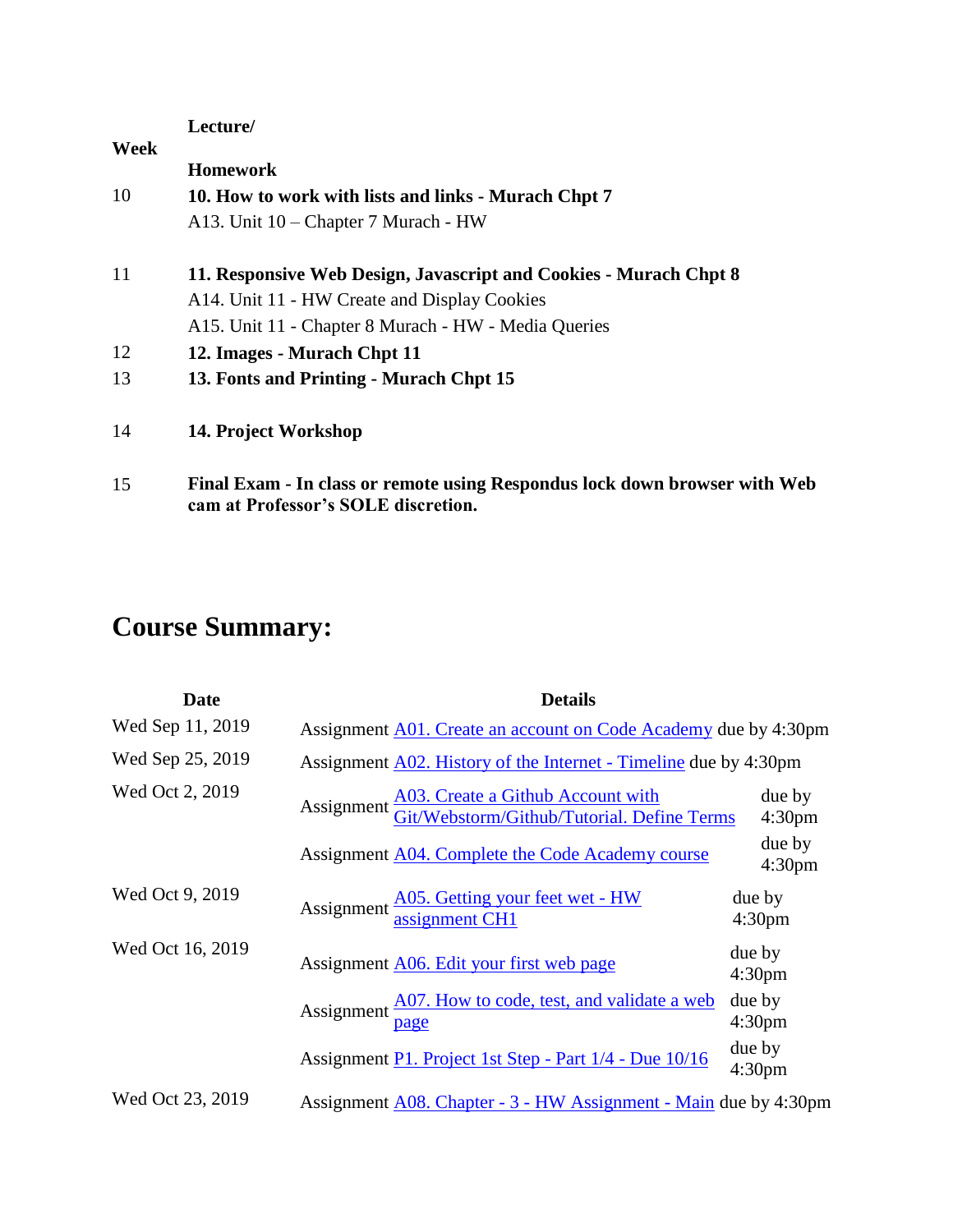| <b>Date</b>                    |                | <b>Details</b>                                                                                                              |                              |  |
|--------------------------------|----------------|-----------------------------------------------------------------------------------------------------------------------------|------------------------------|--|
|                                |                | Assignment A09. Create an HTML page for a speaker due by 4:30pm                                                             |                              |  |
|                                |                | Assignment A10. Unit 7 - HW Assignment                                                                                      | due by 4:30pm                |  |
| Wed Oct 30, 2019               |                | Assignment <u>IS 117 - Midterm - Oct 30 - Requires</u><br>Respondus LockDown Browser + Webcam                               | due by<br>1 <sub>pm</sub>    |  |
|                                |                | A11. Applying techniques learned using the<br>Assignment CSS box model for spacing, borders, and<br>backgrounds             | due by<br>4:30 <sub>pm</sub> |  |
|                                |                | Assignment P2. Project - 2nd Step - Part 2/4 - Due 10/30                                                                    | due by<br>4:30 <sub>pm</sub> |  |
| Wed Nov 6, 2019                |                | Assignment <b>A12.</b> How to use CSS for page layout due by 4:30pm                                                         |                              |  |
| Wed Nov 13, 2019               |                | Assignment A13. Unit 10 - Chapter 7 Murach - HW                                                                             | due by<br>4:30 <sub>pm</sub> |  |
|                                |                | Assignment $\frac{P3. \text{ Project - 3rd Step - Part } 3/4 - Due}{11/13}$                                                 | due by<br>4:30 <sub>pm</sub> |  |
| Wed Nov 20, 2019               |                | Assignment <u>A14. Unit 11 - HW Create and Display</u>                                                                      | due by<br>4:30 <sub>pm</sub> |  |
|                                |                | A15. Unit 11 - Chapter 8 Murach - HW -<br>Assignment Media Queries                                                          | due by<br>4:30 <sub>pm</sub> |  |
| Wed Dec 4, 2019                |                | Assignment P4. Class Project-Build Webpages-Due<br>12/04 Part 4/4                                                           | due by<br>4:30 <sub>pm</sub> |  |
| Fri Dec 20, 2019               |                | <u>IS 117 - Final Exam - Dec 11-20 Live + Webcam -</u> due by<br>Assignment Requires Respondus LockDown Browser +<br>Webcam | 1 <sub>pm</sub>              |  |
| Fri Dec 27, 2019               |                | Assignment Work Participation due by 11:59pm                                                                                |                              |  |
| September 2019                 |                |                                                                                                                             |                              |  |
|                                |                | Calendar                                                                                                                    |                              |  |
| <b>Monday</b><br><b>Sunday</b> | <b>Tuesday</b> | Wednesday<br>Thursday<br>Friday                                                                                             | <b>Saturday</b>              |  |
|                                |                | 25 Previous 26 Previous 27 Previous 20 Previous 29 Previous 30 Previous 31 Previous                                         |                              |  |

| Dunua y | $\mathbf{1}$ |                 | <b>TT CULLUSUAY</b>                                      | 1 Hul Suay                                   | r riuay daturuay |                 |
|---------|--------------|-----------------|----------------------------------------------------------|----------------------------------------------|------------------|-----------------|
| month   | month        | month           | 25 Previous 26 Previous 27 Previous 28 Previous month    | 29 Previous 30 Previous 31 Previous<br>month | month            | month           |
|         |              |                 | 4                                                        |                                              | 6 Today          | 7               |
| 8       | 9            | 10              | 11 Click to view<br>event details                        | 12                                           | 13               | 14              |
| 15      | 16           | 17              | 18                                                       | 19                                           | 20               | 21              |
| 22      | 23           | 24              | 25 Click to view<br>event details                        | 26                                           | 27               | 28              |
| 29      | 30           | 1 Next<br>month | 2 Next month Click 3 Next<br>to view event details month |                                              | 4 Next<br>month  | 5 Next<br>month |